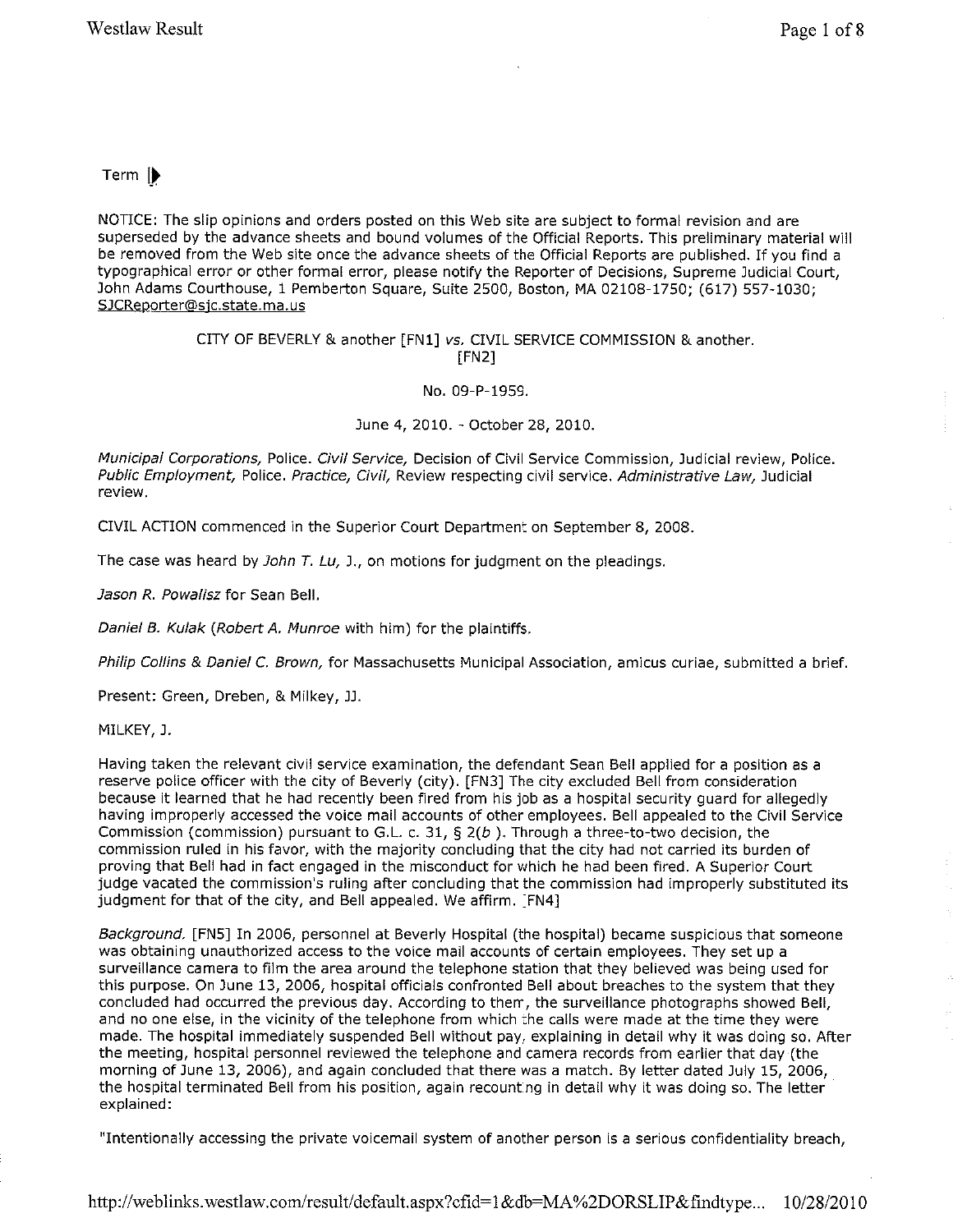an invasion of the privacy of other employees, as well as potentially a violation of the law."

We have no evidence before us that Bell ever challenged his summary termination from his security guard job, which at that point he had held for some four years.

The Beverly police department had multiple openings for reserve police officers in 2006, and the police chief assigned Captain John DiVincenzo to conduct background checks on the eligible candidates, including Bell. Hospital officials informed Captain DiVincenzo why Bell had been fired, When Captain DiVincenzo confronted Bell with this information in August of 2006, Bell denied having accessed the voice mails, Following this meeting, Captain DiVincenzo met with hospital officials who explained how they came to the conclusion that Bell was the one who had improperly accessed the voice mail accounts. They supplied Captain DiVencenzo with the surveillance photographs and a "call search report" that documented the voice mail accounts being accessed and the telephone extensions used to access those accounts. This report included print-outs generated by the hospital's computerized "voice mail server." Because he lacked a technical understanding of voice mail systems, Captain DiVencenzo passed the hospital's information along to Russell Fisk, an information technology specialist who worked for the city. Fisk prepared a report that concluded;

"The logs do illustrate one extension calling and accessing multiple voice mail boxes, many in the Human Resources department. The call times in the voice mail log do closely match the photographs of the security guard. [Beverly Hospital] had indicated that the telephone extension used to access the voice mail is the one shown in the photographs."

Fisk's report also noted that two of the thirteen calls in question were made from extensions outside the system and that the hospital "records do not conclusively prove that these calls were indeed by [Bell]" (emphasis added),

[FN6]

Armed with this detailed information, Captain DiVencenzo confronted Bell again, Bell admitted that the photographs were of him but again denied the misconduct, When pressed to explain the evidence against him, Bell stated that the hospital must have "forensically altered" the photographs. He suggested that the hospital may have targeted him in retaliation for his union activities or his cooperation with police in some sort of past investigations at the hospital. Captain DiVincenzo informed Bell that absent proof that disputed the documents, he would recommend to the police chief that Bell not be hired. Captain DiVincenzo did in fact provide that recommendation after concluding that "Bell was unable or unwilling to give any substantial explanation of the pictures and documents surrounding [the] incident." Relying on Captain DiVincenzo's representations and Fisk's report, the police chief decided to bypass Bell and informed him that his name was being withdrawn from consideration. Bell filed a timely appeal with the commission on June 7, 2007,

At an evidentiary hearing held on February 7, 2008, the commission heard testimony from five witnesses: Bell, Captain DiVincenzo, the police chief, Henry McLaughlin (security manager at the hospital), and Greg Buckless (information technology supervisor at the hospital). Captain DiVincenzo explained the process he used, as set forth above. Although a transcript of his testimony is not before us, [FN7] it is evident from the commission's findings that Captain DiVincenzo exhibited uncommon caution in trying not to overstate the extent of his own personal knowledge, Thus, for example, the commission noted that Captain DiVincenzo "does not know whether the photographs depict [Bell] or another person," despite the fact that Bell had admitted that the photographs were of him. [FNS] Captain DiVicenzo also stated that the hospital records did not "indicate to him that any person ever actually illegally accessed voicemail." He readily acknowledged that he lacked a technical understanding about how the hospital's voice mail system worked and "that he relied entirely on the pictures and report and took the [h]ospital's representations at 'face value' that [Bell] had accessed voicemails." [FN9]

Buckless, the information technology supervisor at the hospital, acknowledged "that the extensions allegedly used to improperly access voicemails could also be dialed from any location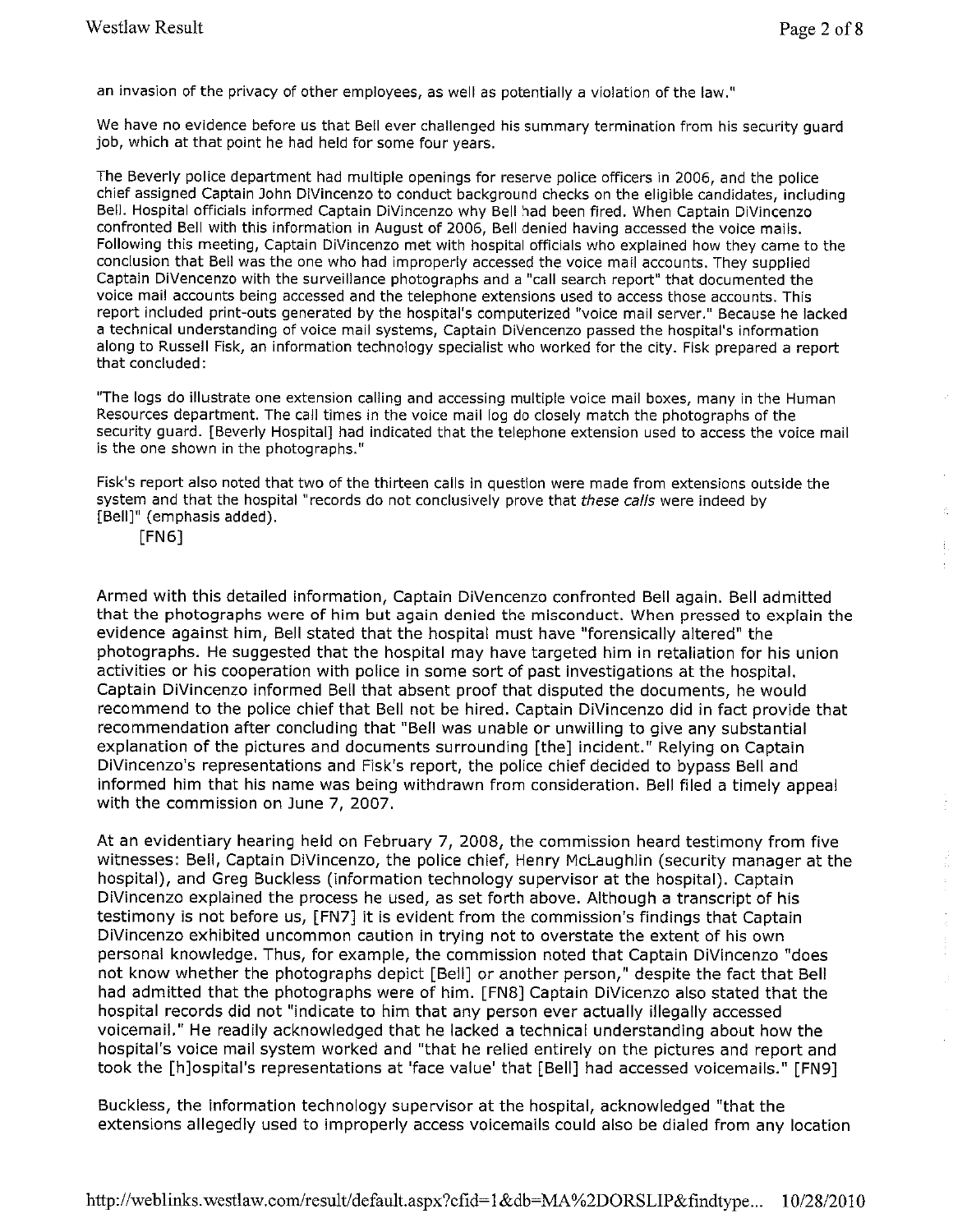in the [h]ospital, as the extensions are not tied to a specific phone." Although the commission in its brief portrays this as a key concession that "essentially guts the case against Bell," the commission does not actually explain why that is. [FNl0]

In his own testimony, Bell denied the misconduct and stated that he could not have gained access to the voice mail accounts because he lacked the necessary knowledge to do so (e.g., the passwords necessary to access them). He also testified about his union-related activities, which he again offered as a possible explanation for the hospital having targeted him.

A three-person majority of the commission concluded that the city "failed to prove that [Bell] illegally accessed voicemails of employees while employed at the [h]ospital, the reason given for his bypass, and accordingly did not support this reason by the necessary preponderance of the evidence." The commission therefore ruled in Bell's favor and ordered the city to place Bell "at the top of the next certification list for the position of permanent Reserve Police Officer." Two commissioners dissented. They concluded that the city had shown a valid justification for bypassing Bell and that "the [c]ommission ... applied the wrong standard in this case, by requiring that the [c]ity 'prove' that [Bell] accessed the voicemails at Beverly Hospital, leading to his termination." In vacating the commission's decision, the Superior Court judge largely tracked the reasoning of the dissent.

Discussion. We begin by addressing the respective roles of the appointing authority and the commission, and the appropriate standard of review to be employed by courts sitting in review of their decisions. All parties agree that the city could bypass Bell if it had a "reasonable justification" to do so. See Brackett v. Civil Serv. Commn., 447 Mass. 233, 241 (2006). Under established case law, the city bore the burden of establishing by a preponderance of the evidence that it had such a reason. Ibid., citing Massachusetts Assn. of Minority Law Enforcement Officers v. Abban, 434 Mass. 256, 260 (2001), and Cambridge v. Civil Serv. Commn., 43 Mass.App.Ct. 300, 303 (1997). This means that it needed to demonstrate that its decision was "done upon adequate reasons sufficiently supported by credible evidence, when weighed by an unprejudiced mind, guided by common sense and by correct rules of law." Ibid., quoting from Selectmen of Wakefield *v.* Judge of First Dist. Court of E. Middlesex, 262 Mass. 477, 482 (1928).

In its review, the commission is to find the facts afresh, and in doing so, the commission is not limited to examining the evidence that was before the appointing authority. Leominster v. Stratton, 58 Mass.App.Ct. 726, 727 (2003). "The commission's task, however, is not to be accomplished on a wholly blank slate." Falmouth v. Civil Serv. Commn., 447 Mass. 814, 823 (2006). Its role is to "decide[ ] whether 'there was reasonable justification for the action taken by the appointing authority in the circumstances found by the commission to have existed when the appointing authority made its decision.' " Id. at 824, quoting from Watertown v. Arria, 16 Mass.App.Ct. 331, 334 (1983). The commission's role, while important, is relatively narrow in scope: reviewing the legitimacy and reasonableness of the appointing authority's actions. See id. at 824-826. Although it is plain that the finding of the facts is the province of the commission, not the appointing authority, the commission owes substantial deference to the appointing authority's exercise of judgment in determining whether there was "reasonable justification" shown. [FNll] Such deference is especially appropriate with respect to the hiring of police officers. In light of the high standards to which police officers appropriately are held, [FN12] appointing authorities are given significant latitude in screening candidates, and "[p]rior misconduct has frequently been a ground for not hiring or retaining a police officer." Cambridge v. Civil Serv. Commn., 43 Mass.App.Ct. at 305, and cases cited.

A court reviewing a decision made by the commission is "bound to accept the findings of fact of the commission's hearing officer, if supported by substantial evidence." Leominster v. Stratton, 58 Mass.App.Ct. at 728. All parties have accepted the commission's factual findings as far as they go, and we accept them as well. [FN13] "The open question on judicial review is whether, taking the facts as found, the action of the commission was legally tenable." Ibid.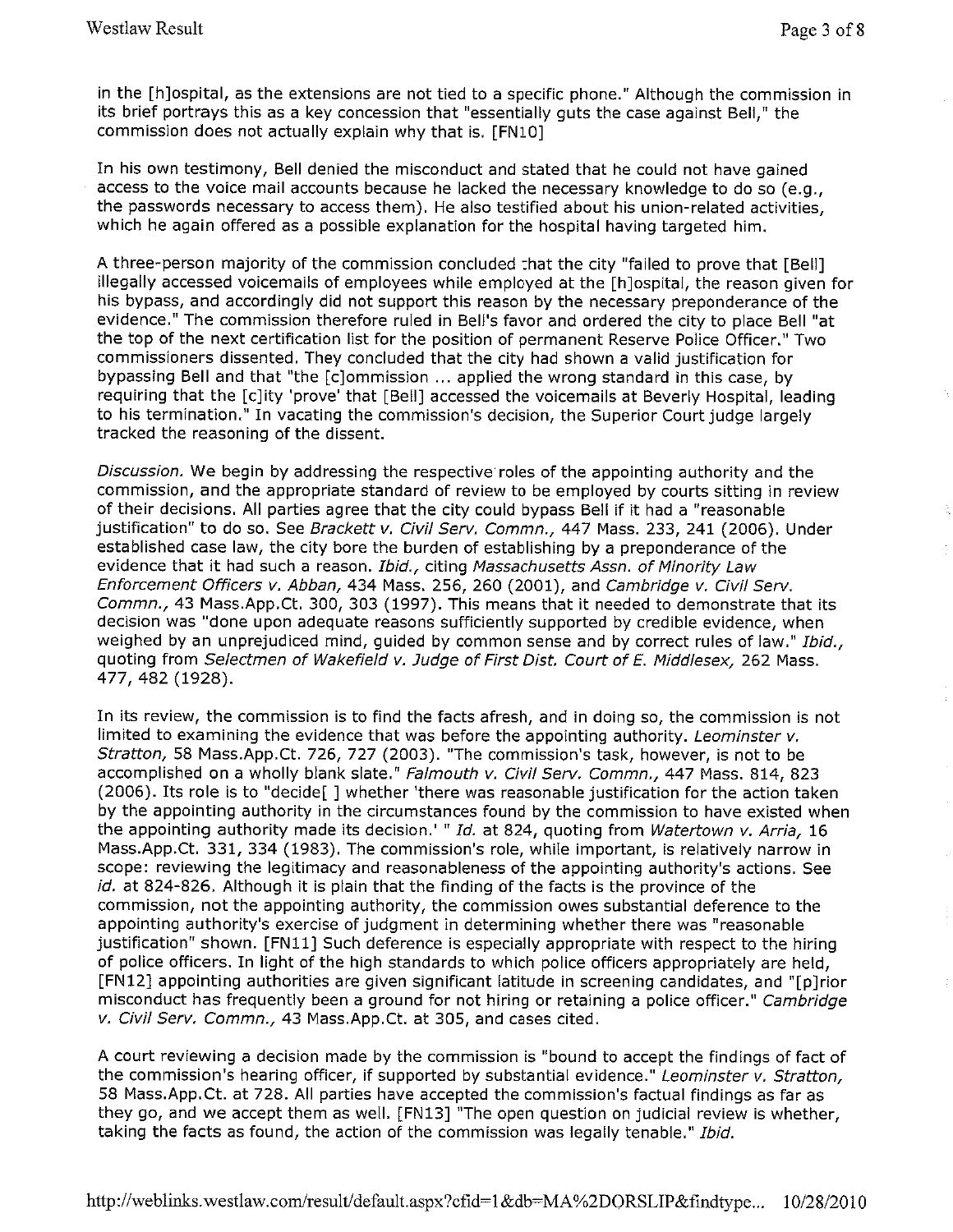The parties agree that if Bell in fact accessed the voice mail accounts in question, that would be a sufficient reason for the city to bypass him for a position as a police officer. They disagree on what the city needed to show given that there is a factual contest over whether Bell ever engaged in the misconduct. The dispute is thus not over whether the city relied on improper considerations, but on whether the city put forward a sufficient quantum of evidence to substantiate its legitimate concerns. [FN14] We next turn to that question.

During its investigation, the city uncovered the undisputed fact that Bell had been fired for alleged serious misconduct. The experienced police captain who conducted the background check did not stop there, but met with hospital officials to glean the basis of their belief that Bell had in fact engaged in the misconduct. Aware that he personally lacked the expertise to evaluate the hospital's evidence, the captain called in someone who did. The city's information technology specialist reviewed the hospital's records and prepared a report that documented that these records were consistent with the conclusions that the hospital officials drew from them (while understandably relying on representations by the hospital as to those facts not disclosed by the records). In other words, the city's review confirmed that the hospital's reasons for firing Bell appeared to have a credible basis in fact. In addition, Captain DiVincenzo provided Bell two opportunities to explain his side of the story and to counter the hospital's evidence months after Bell had been informed of the reasons why he was fired. The best that Bell could come up with during these sessions was to suggest that his union organizing activities had become such an irritant to hospital officials that they decided to frame him by falsifying the surveillance photographs.

In sum, having uncovered that Bell was fired for allegedly engaging in serious misconduct, the city conducted an impartial and reasonably thorough review that confirmed that there appeared to be a credible basis for the allegations. The city therefore was able to show that it had legitimate doubts about Bell's suitability for such a sensitive position and, in our view, demonstrated that it had a "reasonable justification" for bypassing Bell.

Instead of focusing on whether the city had carried its burden of demonstrating a "reasonable justification," the commission focused on whether the city had proven that Bell in fact engaged in the misconduct. We believe the commission erred as a matter of law in placing such an added evidentiary burden on the city. In simple terms, neither Bell nor the commission has presented a convincing argument that the Legislature intended to force an appointing authority to hire a job applicant for such a sensitive position unless it is able to prove to the commission's satisfaction that the applicant in fact engaged in the serious alleged misconduct for which he was fired. [FN15]

Moreover, we believe that the commission's position that the city must hire Bell unless it can prove the truth of the third-party allegations would force the city to bear undue risks. In this respect, Cambridge v. Civil Serv. Commn., 43 Mass.App.Ct. at 301, is instructive. There, an applicant for a police position had long ago engaged in certain misconduct. Recognizing that hiring the applicant posed a risk, we concluded that "[w]hether to take such a risk is, however, for the appointing authority to decide." *Id.* at 305. Although the context presented here obviously differs in that the parties dispute whether the past misconduct ever occurred, the risks presented are similar. After completing its own independent review, the city decided that it was unwilling to bear the risks of hiring Bell. Absent proof that the city acted unreasonably, we believe that the commission is bound to defer to the city's exercise of its judgment.

We discern no conflict between our reasoning here and that of Leominster v. Stratton, 58 Mass.App.Ct. at 732-733. That case involved a city's termination of a tenured police officer who had been accused of sexually abusing his daughter and stepdaughter. [FN 16] The commission reinstated the officer after concluding that the evidence demonstrated that the allegations were in fact false. *Id.* at 729-731. A Superior Court judge vacated the commission's order. We reversed, concluding that the Superior Court judge should have deferred to the commission's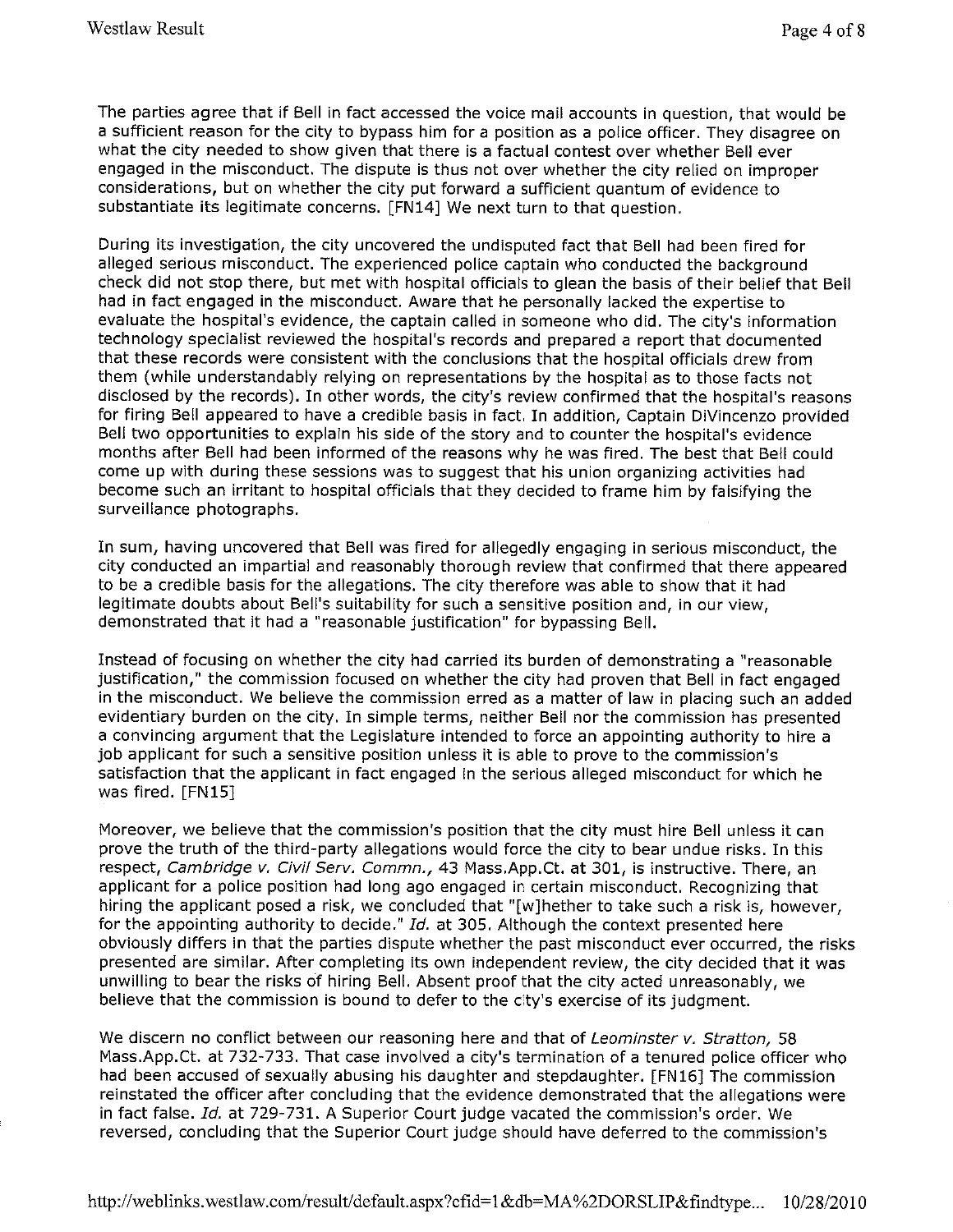Þ

finding of the facts. We distinguished Cambridge v. Civil Serv. Commn., supra, by noting that the misconduct there was undisputed, while in Leominster v. Stratton, the commission found that "the facts justifying [the city's action] did not exist." 58 Mass.App.Ct. at 732-733. Bell argues that the commission here similarly determined that he was falsely accused and that Leominster v. Stratton, supra, therefore dictates that the commission's decision be affirmed. We disagree.

The context presented in Leominster v. Stratton, supra at 726, was significantly different. That case involved the discipline of a tenured employee, not an initial hiring decision. Ibid. Therefore, the appointing authority in that case had to demonstrate that it had acted with "just cause" to fire its employee (see G.L. c. 41, § 43), not merely that there was "reasonable justification" to bypass a job candidate. We think that the standards are materially different. Simply put, a municipality should be able to enjoy more freedom in deciding whether to appoint someone as a new police officer than in disciplining an existing tenured one.

Further, it bears noting that in Leominster v. Stratton, the commission found--after two rounds of evidentiary hearings--that the allegations of misconduct were demonstrably false, having been fabricated by the police officer's former wife. Id. at 730. By contrast, although a majority of commissioners here concluded that Bell was a credible witness, they appear in the end to have found the evidence inconclusive and ultimately rested their ruling on the city's failure to prove that the allegations of misconduct were in fact true, a burden that we have concluded the commission erroneously assigned to the city. [FN17]

In sum, we agree with the judge below that the city demonstrated a reasonable justification to bypass Bell and that the commission improperly substituted its judgment for that of the city in ordering that he be hired.

## Judgment affirmed.

FNl. Beverly police department.

FN2. Sean Bell.

FN3. We refer to the city and its police department collectively as the city, except where necessary for clarity.

FN4. We acknowledge the amicus brief filed by the Massachusetts Municipal Association in support of the city.

FNS. The factual statements below are taken largely from the commission's factual findings, which the parties acknowledged at oral argument they are not challenging. We have supplemented those findings by reference to the written exhibits that were before the commission. Those exhibits appear in the administrative record, which we obtained from the Superior Court on our own initiative.

FN6. Read in context, Fisk's reference to "these calls" plainly refers to the two calls that were made from outside extensions. It appears that the commission may not have read the quoted language with this limiting gloss. Moreover, the fact that the majority highlighted this passage in support of its ruling suggests that they may have believed that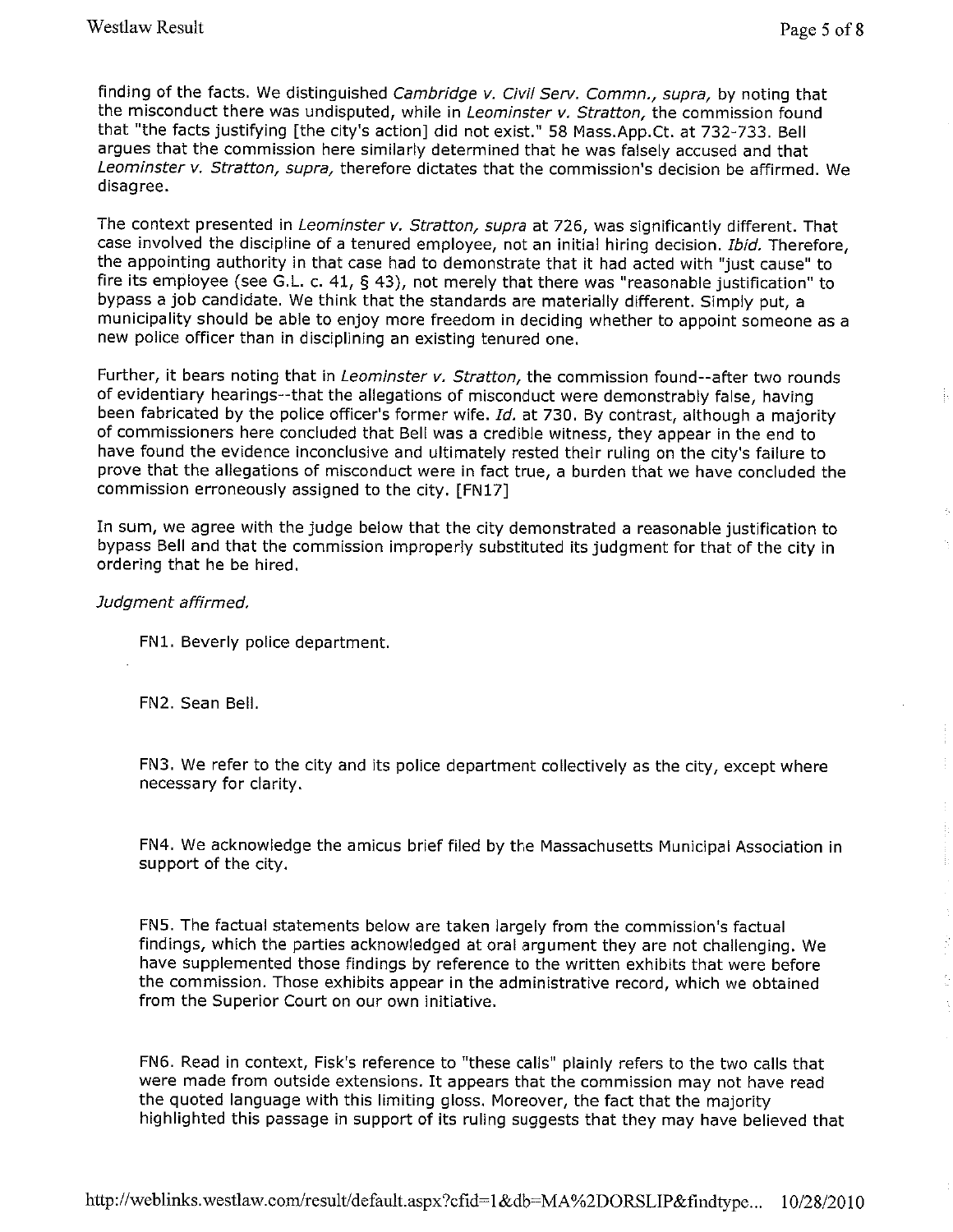"conclusive" proof was required.

FN7. Apparently neither party requested that the transcript of the evidentiary hearing be made part of the administrative record that was filed in the Superior Court. See Superior Court Standing Order 1-96(2).

FN8. Notwithstanding Bell's concession on this point, the commission went out of its way to note that "no Appointing Authority witness ever testified that the [surveillance photographs] depicted [Bell]."

FN9. According to the commission's findings, Captain DiVincenzo "testified that the camera times in the photographs are sometimes different from the alleged improper voicemail access times noted in the call search report." There is no discussion in the commission's decision of whether this testimony is at variance with the city's information technology specialist's report, which concluded that the call times "closely match[ed]" those of the photographs.

FN 10. At least as recounted in the commission's findings, Buckless's testimony on this point appears to be of uncertain import. Whether the relevant extensions (be they the extensions of the telephone that Bell allegedly used or the extension of the voice mail accounts that were accessed) could have been "dialed" from any telephone extension in the hospital never appears to have been in dispute. Instead, the key factual question before the commission was whether one could use a telephone elsewhere in the hospital to dial the extension that Bell allegedly used and--once this had been done--then access the voice mail accounts of others, all in a manner such that the voice mail server would record the intermediary extension as the originating extension of the call, instead of the extension of the telephone that the caller was actually using. If so, then the evidentiary bite of the hospital's

"call search report" would indeed have been diminished. It is far from clear that Buckless's testimony established this to be the case (as opposed to merely acknowledging facts that were not in dispute).

FNll. As demonstrated below, this case well illustrates the difficulties inherent in sorting out what is fact finding (the province of the commission) and what is the exercise of judgment with regard to the facts (the province of the appointing authority).

FN12. The position of a police officer is one "of special public trust." Police Commr. of Boston v. Civil Serv. Commn., 22 Mass.App.Ct. 364, 372 (1986). "Police officers must comport themselves in accordance with the laws that they are sworn to enforce and behave in a manner that brings honor and respect for rather than public distrust of law enforcement personnel." Id. at 371. See Boston v. Boston Police Patrolmen's Assn., 443 Mass. 813, 823 (2005).

FN13. Moreover, neither party has supplied a transcript of the testimony that the commission heard, and without that, we would be unable to evaluate any claim that the findings are unsupported by substantial evidence.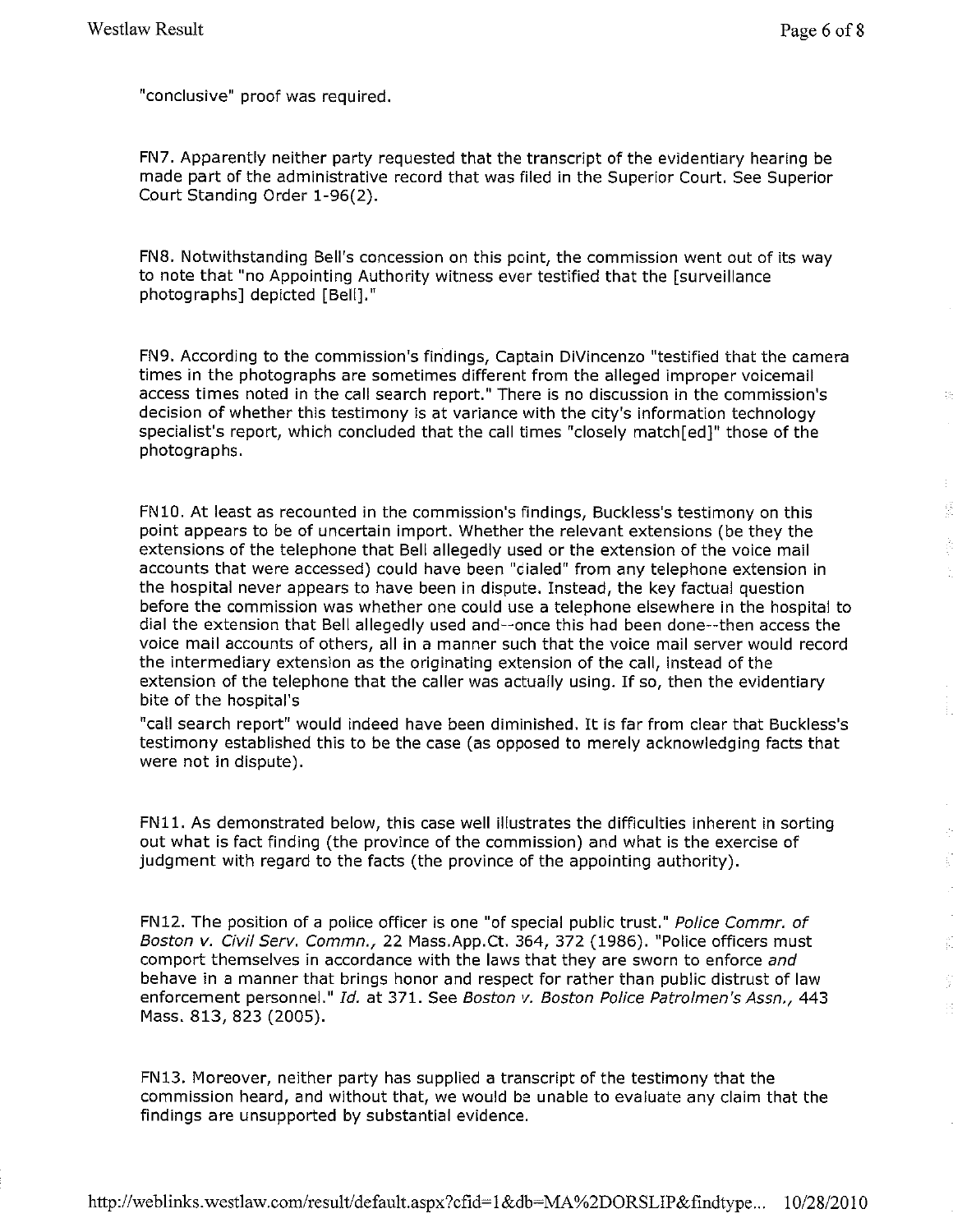FN14. Neither Bell nor the commission has ever claimed that the city's stated reason for bypassing Bell was a subterfuge designed to mask improper motives such as "political considerations, favoritism, and bias in governmental hiring and promotion." Massachusetts Assn. of Minority Law Enforcement Officers v. Abban, 434 Mass. at 259, citing Cambridge v. Civil Serv. Commn., 43 Mass.App.Ct. at 304. Thus, this case does not raise the most significant concerns that the commission was created to address, and greater deference to the local appointing authority is warranted. See Falmouth v. Civil Serv. Commn., 447 Mass. at 824. Nonetheless, the commission has an important role to play "to ensure decision-making in accordance with basic merit principles." Massachusetts Assn. of Minority Law Enforcement Officers v. Abban, supra at 264. As the commission points out in its brief, "merit principles" could be undermined if an appointing authority bypasses a qualified candidate who had been wrongly accused of misconduct.

FN15. The commission initially declined to submit a brief. In light of the substantial deference owed to an agency interpretation of a statute it administers, see Provencal v. Commonwealth Health Ins. Connector Authy., 456 Mass. 506, 514 (2010), we invited the commission to submit a brief, and it accepted that invitation. The commission's brief principally focuses on the facts, not on how the underlying statute should be interpreted. The commission

does appear to take the position that the city faced the specific burden of proving the truth of the third party allegations of misconduct. However, it does little to attempt to support that position based on the case law, the language of the statute, or other considerations. Moreover, elsewhere in its brief, the commission appears to concede that there may well be some situations where an appointing authority would be justified in bypassing a candidate based on prior misconduct without having to prove to the commission that the applicant in fact engaged in the misconduct, e.g., "where a candidate has been convicted of a crime or found responsible for some other type of misconduct by a court or governmental body." In any event, to the extent that the commission interprets an appointing authority's over-all burden to prove a "reasonable justification" as encompassing a specific burden of proving the truth of third party allegations of misconduct, we consider that an unreasonable interpretation to which deference is not due.

FN16. Although we did not expressly note that the police officer in Leominster v. Stratton had obtained tenure, that status is evident from the fact that his termination proceedings were conducted under the provisions applicable to tenured employees. 58 Mass.App.Ct. at 726-727, citing G.L. c. 31, §§ 41, 43.

FN17. Nor is this a case where the individual who allegedly engaged in misconduct successfully confronted the allegations in separate proceedings in which the truth of the allegations was directly at issue. Compare Lynn v. Thompson, 435 Mass. 54, 55, 58 (2001) (upholding arbitration order reinstating police officer who had been discharged for allegedly using excessive force, where arbitrator rested in part on the officer having been "exonerated" in separate civil proceedings). As noted above, there is no evidence that Bell ever sought to challenge the hospital's summary termination of him.

END OF DOCUMENT

Term